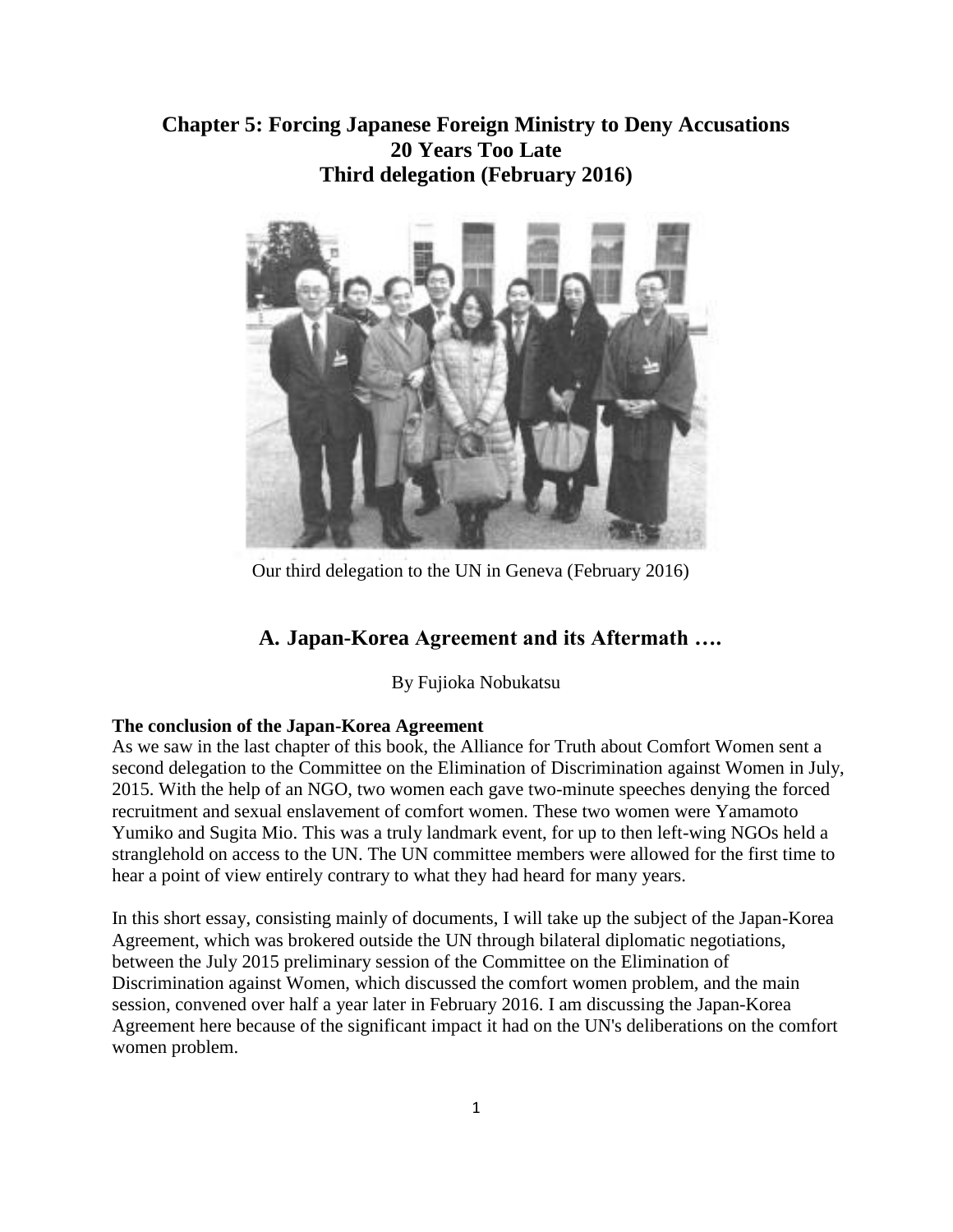In Seoul, on December 28, 2015, the foreign ministers of Japan and South Korea each announced, from their own standpoints, the contents of the agreement they had reached. The statement of Japanese Foreign Minister Kishida Fumio, as recorded on the website of the Foreign Ministry, is as follows.

## *1. Foreign Minister Kishida*

*The Government of Japan and the Government of the Republic of Korea (ROK) have intensively discussed the issue of comfort women between Japan and the ROK at bilateral meetings including the Director-General consultations. Based on the result of such discussions, I, on behalf of the Government of Japan, state the following:*

*(1) The issue of comfort women, with an involvement of the Japanese military authorities at that time, was a grave affront to the honor and dignity of large numbers of women, and the Government of Japan is painfully aware of responsibilities from this perspective. As Prime Minister of Japan, Prime Minister Abe expresses anew his most sincere apologies and remorse to all the women who underwent immeasurable and painful experiences and suffered incurable physical and psychological wounds as comfort women.*

*(2) The Government of Japan has been sincerely dealing with this issue. Building on such experience, the Government of Japan will now take measures to heal psychological wounds of all former comfort women through its budget. To be more specific, it has been decided that the Government of the ROK establish a foundation for the purpose of providing support for the former comfort women, that its funds be contributed by the Government of Japan as a one-time contribution through its budget, and that projects for recovering the honor and dignity and healing the psychological wounds of all former comfort women be carried out under the cooperation between the Government of Japan and the Government of the ROK.*

*(3) While stating the above, the Government of Japan confirms that this issue is resolved finally and irreversibly with this announcement, on the premise that the Government will steadily implement the measures specified in (2) above. In addition, together with the Government of the ROK, the Government of Japan will refrain from accusing or criticizing each other regarding this issue in the international community, including at the United Nations.*

### **Japanese reactions to the Japan-Korea Agreement**

The Japan-Korea Agreement was praised not only by, of course, the ruling Liberal Democratic Party, but also by the opposition parties. Even the Communist Party supported it. This was a rare show of unanimity. Kono Yohei, the author of the Kono Statement, also supported the agreement, marveling that, "The Prime Minister has made an excellent decision."

Among the opposition parties, only the Party for Japanese Kokoro expressed opposition. Nakayama Kyoko, the party's representative, issued a statement concerning the Japan-Korea Agreement on the 28th. Though acknowledging that the Japanese government "had made efforts to forge a future-oriented partnership between Japan and South Korea," she asserted that, "We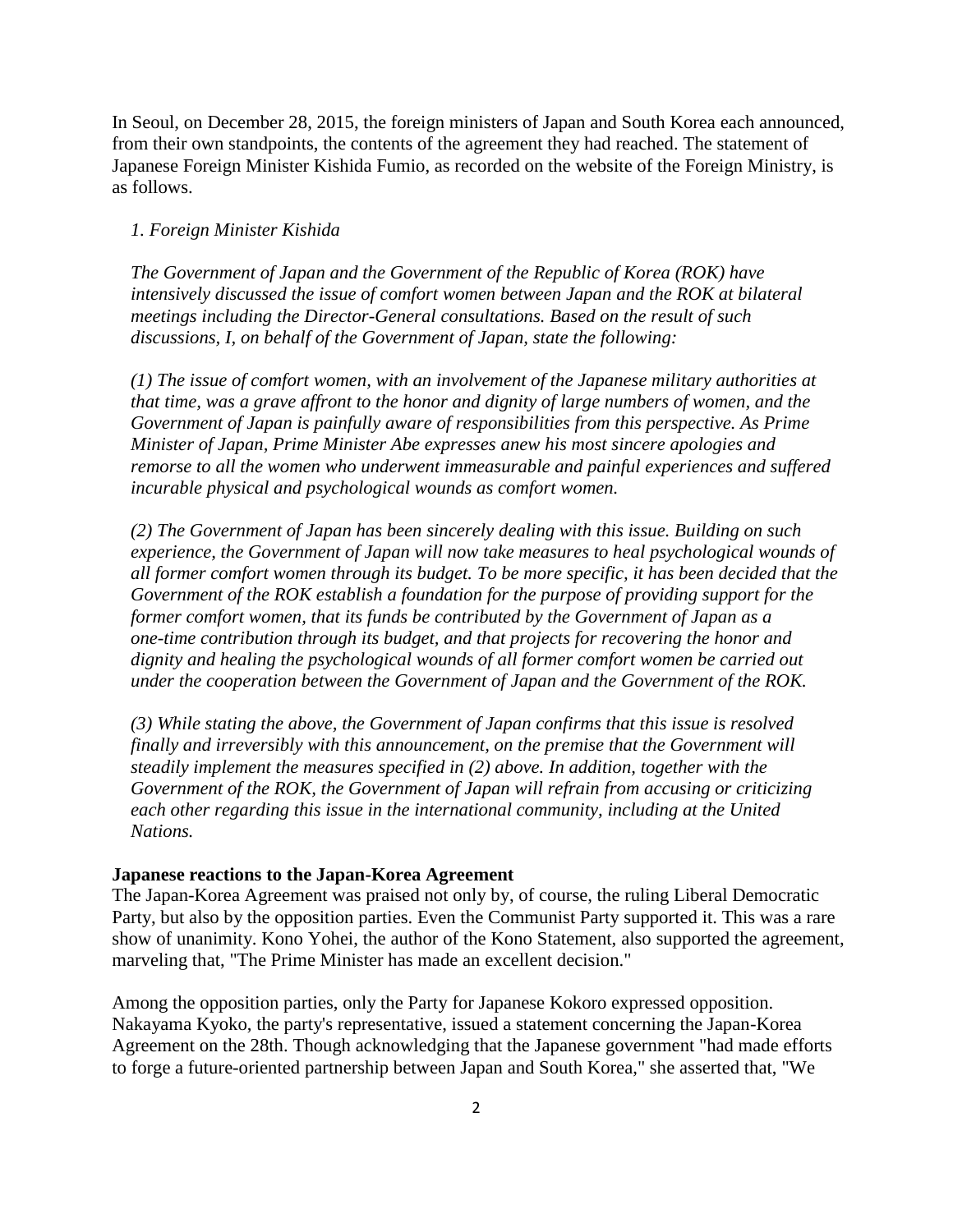believe this will become the greatest stain on Prime Minister Abe's diplomacy, and must express our strong disappointment." Ms. Nakayama pointed out that Foreign Minister Kishida had stated at the joint press conference following the Japan-Korea Foreign Ministers' Conference that recruitment of comfort women took place "with involvement of the Japanese military," and she said that, "The government needs to make clear on what historical facts this is based." She also stressed that, "No definite commitment was ever made" concerning the removal of comfort woman statues in the United States and in front of the Japanese embassy in Korea.

There were even some conservative media outlets that endorsed the agreement. Their reasons for doing so were that the deal had "finally and irreversibly" settled the dispute, that it was a diplomatic triumph over South Korea, or that international opinion leaders such as the United States government and the *New York Times* approved of it. A great many of these editorials delved into topics unrelated to the comfort women problem, such as whether or not they supported the Abe government.

#### **The opinion of GAHT**

The Global Alliance for Historical Truth (GAHT), an organization participating in the campaign to remove comfort woman statues in the United States, announced its stance towards the Japan-Korea Agreement on December 29:

*On December 28, in the final days of the year 2015, the Foreign Ministers of Japan and South Korea held a joint press conference in Seoul to announce that their two nations had reached a "historic" final agreement on the comfort women problem. What did this agreement actually resolve and what remains to be done? In our view, the agreement did not resolve anything.*

*In contrast with Japanese Foreign Minister Kishida's triumphant declaration of a final settlement, the Korean side made no substantive promises. The Foreign Minister of South Korea declared that Korea would exert new effort on various matters while monitoring Japan's progress in implementing the deal. On the other hand, Mr. Kishida proclaimed the final resolution of the problem without attaching any such condition. Thus, the Korean side demonstrated far superior diplomatic skill. Japan announced its intention to donate almost one billion yen, but Korea made no reference to the donation. What's more, this agreement was merely an oral statement issued at the press conference, and was not released as a written document. There is a risk that it will not be honored by the next administration.*

*In the first place, it was South Korea that forced the comfort women problem on Japan. Japan declared the problem to have been fully settled through the 1965 Treaty on Basic Relations between Japan and the Republic of Korea. It is the South Korean economy that has been suffering due to the deterioration of Korea-Japan relations. Tourism, investment, and imports from Japan are all in decline. Although the United States government requested that Japan resolve the comfort women problem, Japan had no reason of its own to seek such a resolution. There was no need for the Foreign Minister to make a special trip to Seoul and no need to accept the plethora of demands made by South Korea.*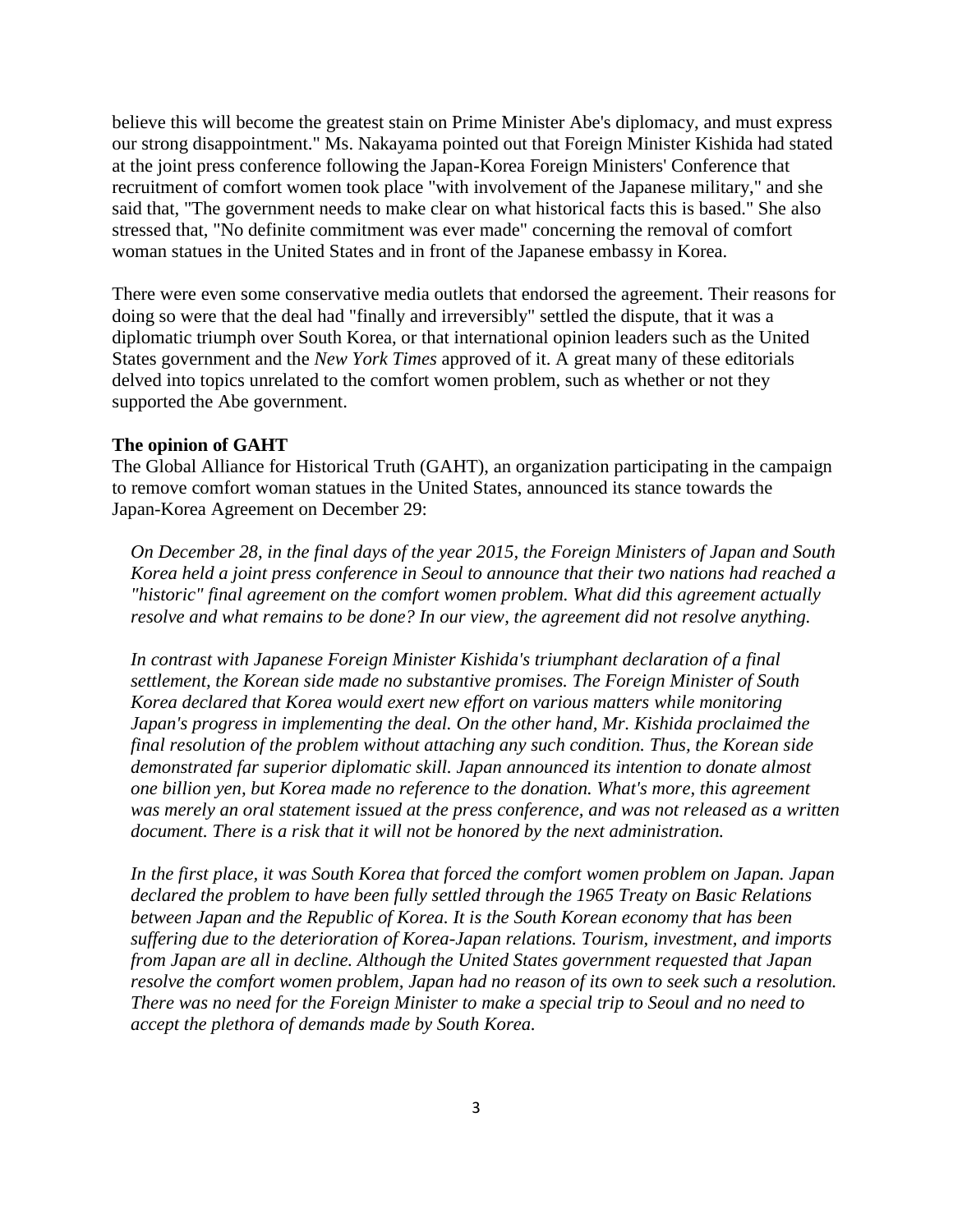*In spite of this, the Japanese side made numerous missteps. Firstly, the Japanese government admitted, albeit in a non-legal capacity, its involvement in recruitment of comfort women until the end of World War II and apologized for it. Secondly, Japan offered to provide government funding, though from a purely humanitarian standpoint. These acts were entirely unnecessary. The Kono Statement is still in effect, and moreover, the payment of reparations will be used as proof that a crime was committed. As a result of this agreement, the Japanese government will*  no longer be able to claim innocence concerning the comfort women. It will make the work of *private groups who deny that the comfort women were sex slaves that much more difficult.*

*Even worse, the Korean side made no meaningful pledges whatsoever. The Korean government did promise to cease bringing up the controversy, but all the ongoing problems concerning the comfort women are being caused by non-governmental organizations. The comfort woman statue in front of the Japanese embassy in Seoul was set up by the Korean Council for the Women Drafted for Military Sexual Slavery by Japan, and the comfort women statue in Glendale was similarly erected by a private organization called the Korean American Forum of California. The Korean government did commit itself to endeavor to have these groups remove the statues, so most likely they will receive at least a letter from the government. Nonetheless, it is clear that the recipients will ignore the Korean government's objections, as they have already stated that they will. The Korean government also affirmed that it will not criticize Japan at the United Nations, but it is not clear whether or not its submission to the UNESCO Memory of the World Register constitutes "criticism".*

*In other words, Japan stood at an advantageous position, but cast off all these advantages and left itself at the mercy of Korea's diplomatic strategy. Quite contrary to Foreign Minister Kishida's declaration, this agreement will probably go down in history as a tremendous stain on Japanese diplomacy.* 

### **The malicious intent behind the words "military involvement"**

Viewing the comfort women controversy from a historical perspective reveals numerous problematic points in the Japan-Korea Agreement. I would like now to point out seven such problems with the text of the agreement.

First and foremost, there is the problem of the phrase "with an involvement of the Japanese military authorities." I feel that the individuals who deliberately inserted this loaded expression into the very start of the agreement must have done so with extremely malicious intent towards Japan. I say this because "military involvement" is the same insidious expression that the *Asahi Shimbun* exploited in order to manufacture the comfort women problem.

The phrase "military involvement" was taken up by the Kono Statement in 1993, and with that, the Japanese government had adopted the very term devised by the *Asahi Shimbun* as part of its strategy. The Kono Statement concluded that the recruitment of comfort women "was an act, with the involvement of the military authorities of the day, that severely injured the honor and dignity of many women." The Japan-Korea Agreement lifted this part of the Kono Statement almost word for word.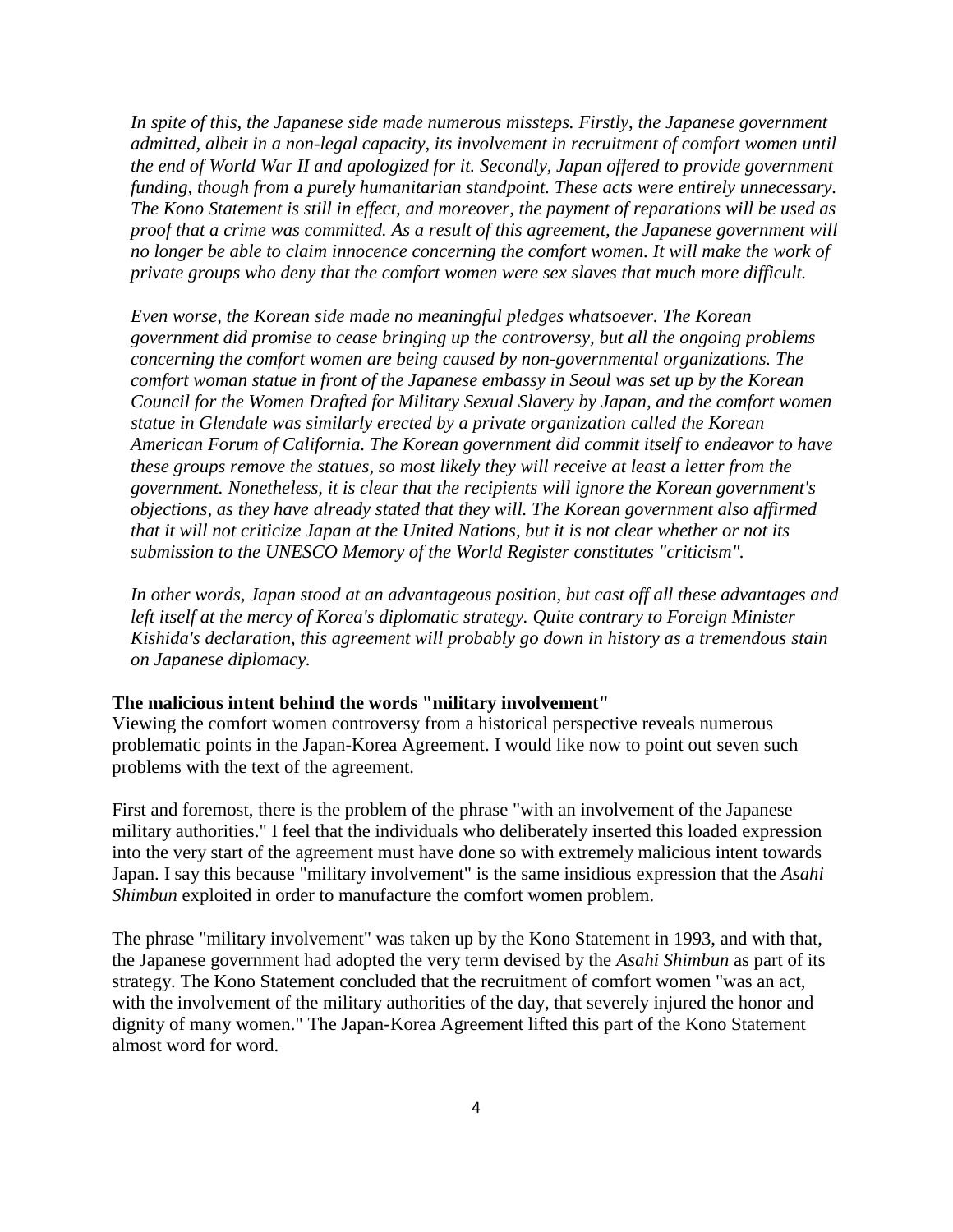At the time that the Kono Statement was released, most Japanese people were still being kept in the dark about the truth of the comfort women. Twenty-three years has passed since then, and it was two years ago that the *Asahi Shimbun* admitted its own misreporting and dramatically retracted the news articles that it had published on the comfort women problem. Even though the *Asahi Shimbun* confessed to total capitulation, Kishida's statement adhered to the *Asahi*'s fabrications as if the retraction had never happened.

To what extent was the Japanese military actually "involved" in the administration of the comfort stations? The comfort women system originated from military demand, and the establishment and operation of comfort stations was possible only through the permission granted by the military to private brokers. It is thus obvious that the Japanese military was "involved". Military authorities were involved insofar as they enacted regulations on the administration of comfort stations, put in place a pricing system, and carried out health inspections on comfort women. However, under this system, it was the brokers who ran the comfort stations, and the Japanese soldiers were their customers. Therefore, "military involvement" meant that the military was protecting the comfort women so that the brokers could not unilaterally impose cruel working conditions upon them.

### **The art of diplomatic ambiguity**

In consideration of the aforementioned facts about "military involvement," some of the individuals who support the Japan-Korea Agreement have argued that the Foreign Minister's statement was perhaps a fair representation of the truth. However, this line of thinking is deeply problematic. When we talk about someone's "involvement" in an incident, it typically refers to involvement in some sort of wrongdoing. In Japan, the connotations of this word became fixed from news reporting on crimes and scandals such as the kind that newspapers printed in their local news section. For this reason, the Japanese government's own admission of "military involvement" at the start of the agreement gives the impression that the Japanese government affirms and admits its role in the alleged mistreatment of the comfort women that has already become the subject of so much international propaganda. Furthermore, the wording of the agreement expressed the nature of the wrongdoing in clear and direct terms. It stated that the comfort women system "was a grave affront to the honor and dignity of large numbers of women." This completed the perception that the Japanese military was guilty of a crime.

One might then ask the question of why they went out of their way to compose such an easily misunderstood statement. In fact, this was diplomatic jargon, deliberately crafted to maximize its ambiguity, so that both sides could interpret it in a way favorable for their own needs. In this case, the South Korean government would be able to use the statement to convince the comfort women lobby, such as activist groups, that "The Japanese government has admitted its guilt as outlined in the agreement."

Although the Japan-Korea Agreement was the product of diplomatic word games between Japan and South Korea, it was also the expression of Japan's official position to the rest of the world. Consequently, it was only natural that the foreign media, which had long been critical of Japan's stance on the comfort women, jubilantly reported the deal as being a belated admission of guilt on Japan's part. It was clear from the beginning that this would happen.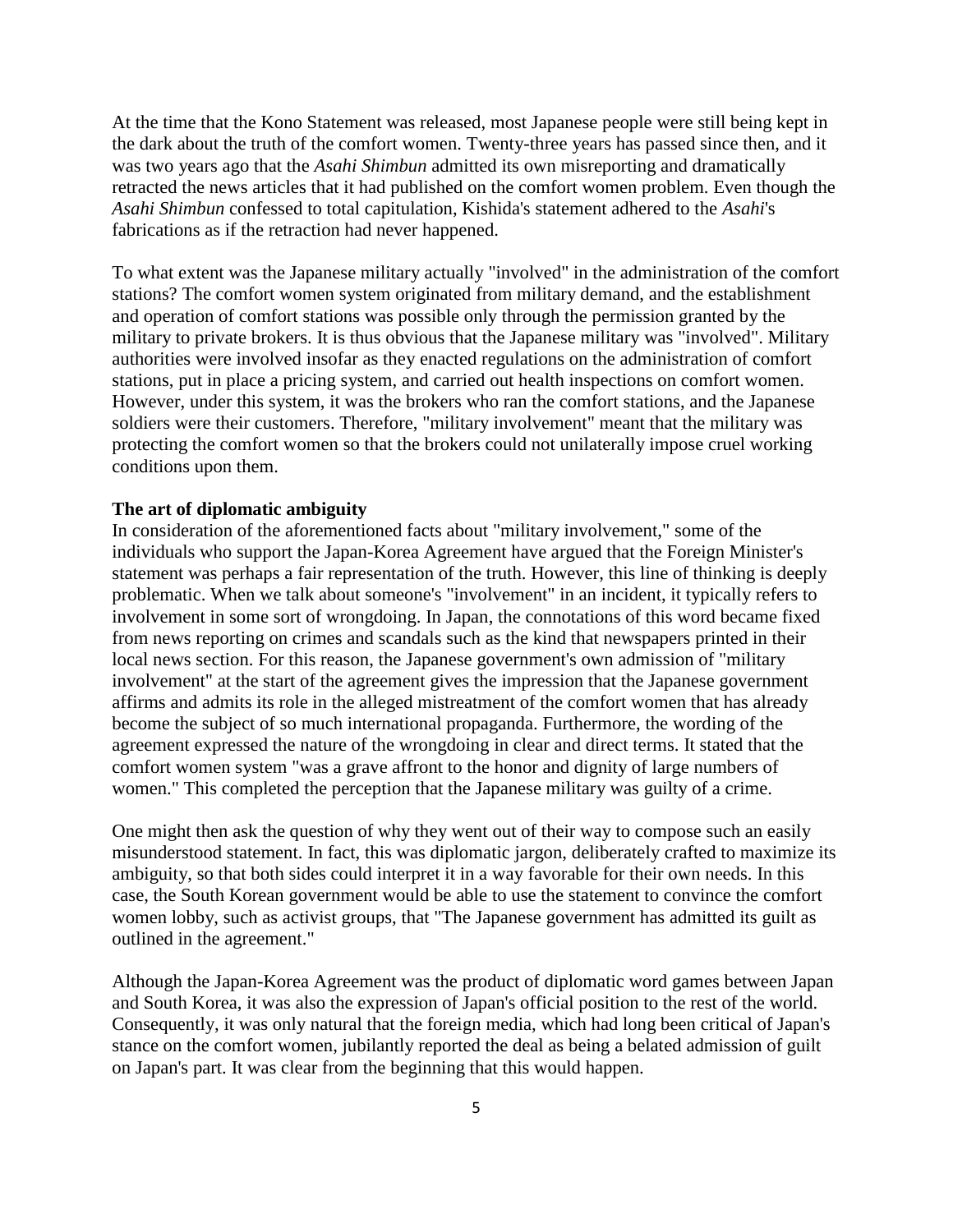For example, the American newspaper *The New York Times* ran an editorial on December 30 entitled "At Last, a Real Apology From Japan." The editorial praised the "landmark" Japan-Korea Agreement on the comfort women and stated that, "Mr. Abe has moved further than expected in personally accepting Japan's responsibility to address the past." Let's not delude ourselves. Praise from a notoriously anti-Japanese newspaper should not be taken by Japan as a "diplomatic achievement."

The Australia-Japan Community Network, an activist group that campaigned successfully to prevent the construction of a comfort woman statue in Australia, drew up a report that collected news coverage about the agreement from media around the world. I despaired on seeing how many media outlets made comments far removed from the facts about Japan having apologized.

#### **Words denunciatory of Japan**

The second problematic point in the wording of the agreement is the claim that the comfort women system "was a grave affront to the honor and dignity of large numbers of women." Every time that I hear or read this catch phrase, I angrily think to myself, "What about the honor of the Japanese soldiers who gave their lives for their homeland on the battlefield?" Japan's soldiers were by nature gentle-hearted Japanese men, and rarely would they do any harm to women.

Despite this, stories about Japanese soldiers torturing Korean comfort women, cutting off their limbs, and even boiling human flesh and forcing other women to eat it are all written in the Coomaraswamy Report as if they were true eyewitness reports. Our ancestors are being falsely portrayed as rapists, perverts, and homicidal fiends.

When people say that the honor of the women was sullied, it is clear enough that they are basically referring to the fact that the comfort women were prostitutes. However, if that's the case, the Japanese government ought to apologize to the women who worked in brothels in Japan as well, as brothels were legal at that time. If, on the other hand, they are saying that having to provide companionship to soldiers on the battlefield "was a grave affront to the honor and dignity" of the comfort women, then this is simply an expression of anti-military sentiment. However, it is not acceptable for a country to turn against its own military and denounce the soldiers who served in its past wars.

Thirdly, there is the problem of the phrase "the Government of Japan is painfully aware of responsibilities from this perspective." Concerning the word "responsibilities," the Korean government argued over the course of the negotiations that the term "legal responsibility" should be used, whereas the Japanese government favored the term "moral responsibility." According to newspaper accounts on the behind-the-scenes talks, the two sides deadlocked and so settled on just the word "responsibilities". Thus, they erred on the side of ambiguity. Both sides would be able to interpret it as it suited them. Nevertheless, as Nishioka Tsutomu pointed out in an article in the newspaper *Sankei Shimbun* on December 29, this also means that the Japanese government has not denied that the "responsibilities" in question were legal responsibilities.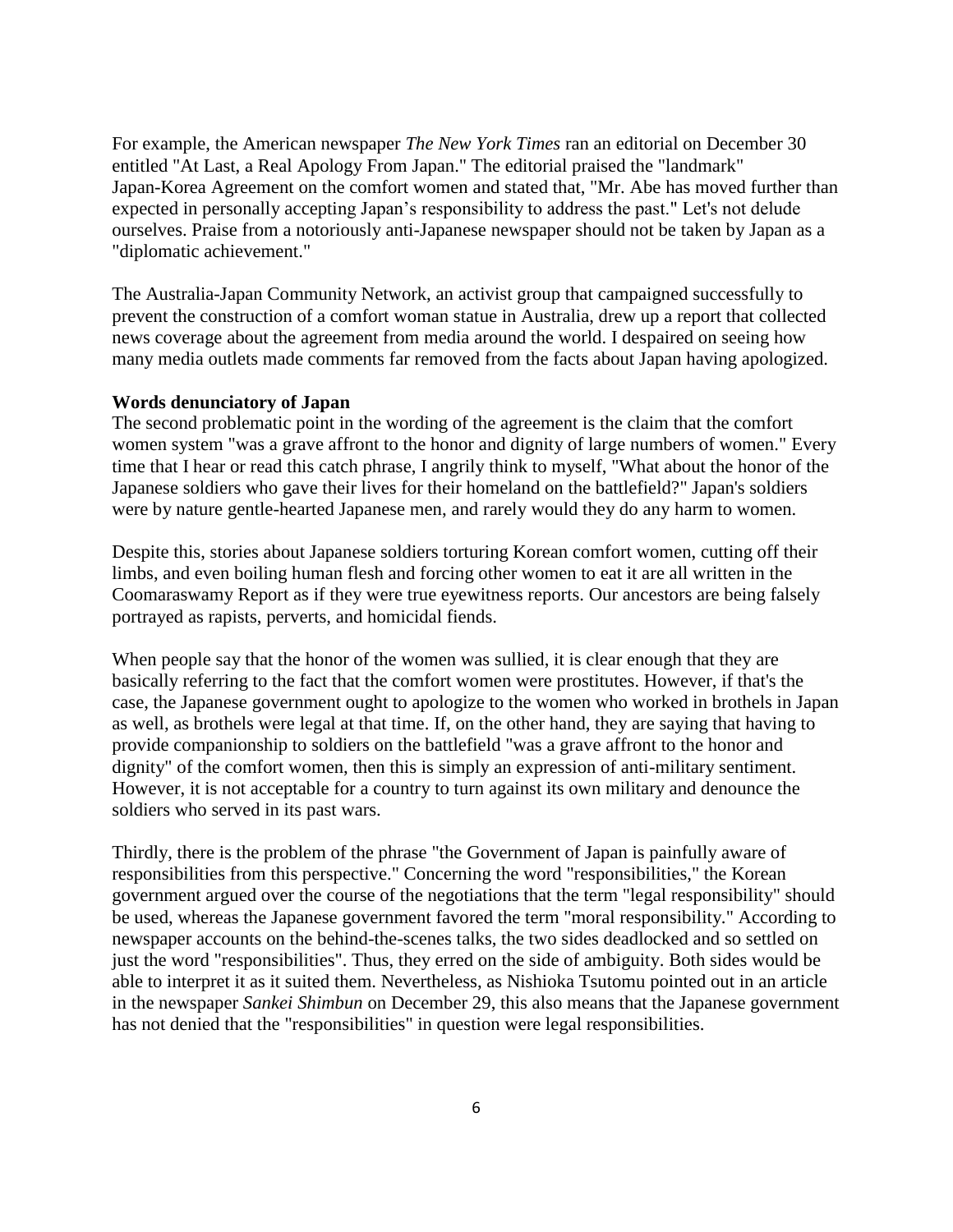Foreign Minister Kishida's statement continued: "As Prime Minister of Japan, Prime Minister Abe expresses anew his most sincere apologies and remorse to all the women who underwent immeasurable and painful experiences and suffered incurable physical and psychological wounds as comfort women."

The Prime Minister's expression of sympathy for the circumstances of the comfort women was a naturally human thing to do, and he acknowledged that state responsibility is a different matter. The Prime Minister repeats this phrase at every possible opportunity. And yet, the English translation of the Prime Minister's words ended up reinforcing the "comfort women = sex slaves" argument in ways that were not present in the original Japanese. For example, whereas the Foreign Ministry's English translation refers to the "immeasurable and painful experiences" of the comfort women, the original Japanese uses the far more subdued expression *amata no kutsu* [great suffering]. In addition, the Japanese-language phrase *shinshin ni watari iyashigatai kizu wo otta* [suffered physical and mental wounds that will not be easily healed] became "suffered incurable physical and psychological wounds" in English. The Japanese version seems to gently convey a sense of sympathy for the victims, but the English version is more reminiscent of the fabricated tales of tortured slaves.

These are the actual effects that such stock phrases are having overseas, and foreign newspapers accordingly quote them as the official admissions of the Prime Minister of Japan. These words have had serious implications.

#### **Crossing the Treaty on Basic Relations redline**

Fourthly, there is the matter of the one billion yen that the Japanese government will contribute to a foundation to be set up by the South Korean government to settle the grievances of comfort women and their surviving family.

According to Kishida's statement, "The Government of Japan has been sincerely dealing with this issue. Building on such experience, the Government of Japan will now take measures to heal psychological wounds of all former comfort women through its budget."

The words "Government of Japan" and "through its budget" are expressly included. By contrast, the now defunct Asian Women's Fund collected donations from private Japanese citizens to distribute to the comfort women. However, the comfort women activist group, the Korean Council for the Women Drafted for Military Sexual Slavery by Japan, insisted that only funds from the government were acceptable. The Korean Council opposed the work of the Asian Women's Fund and even tried to prevent elderly comfort women from receiving Japanese donations.

This time, the Japanese government honored Korea's wishes and emphasized that the funds would come from its budget.

However, this decision will have truly grave consequences. As part of the postwar settlement between Japan and South Korea, both countries signed the Agreement Concerning the Settlement of Problems in Regard to Property and Claims alongside the Treaty on Basic Relations in 1965 in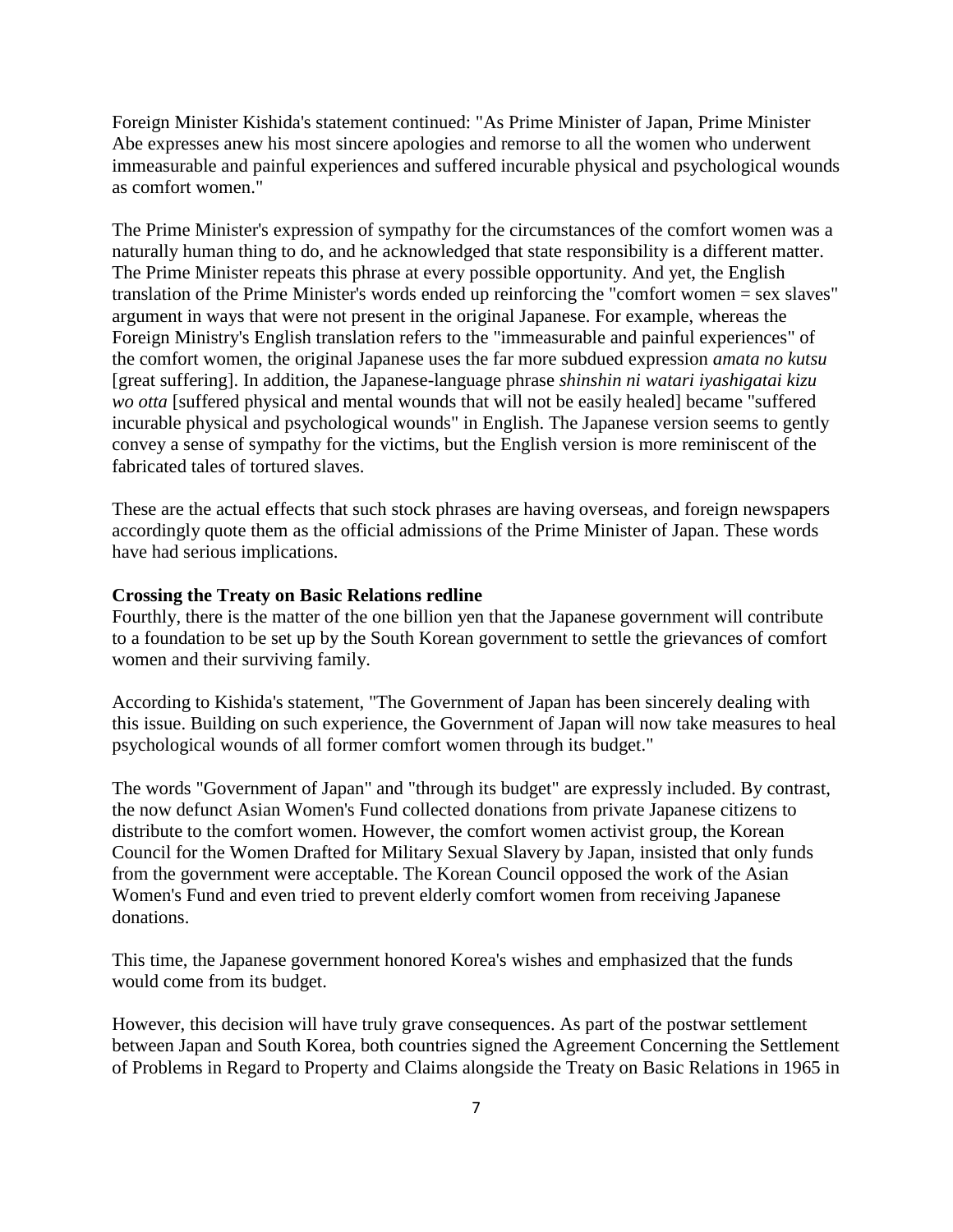order to "completely and finally" extinguish the right to claim compensation. Even Japan's weak-kneed government had at least refused to renege on this point. If the Japanese government provides state funds to Korea, no matter how much money it is or what form the payment takes, the rest of the world will believe that Japan has backpedaled on its earlier position and admitted it was in the wrong.

Through the Japan-Korea Agreement, Japan has actively violated the terms of the Property and Claims Agreement. It has abandoned its longstanding position that the matter of state reparations is already closed, and has caved in to the Korean activist groups demanding that the Japanese government indemnify the comfort women. It would be fair to say that Abe Shinzo has done more damage to his own country than even socialist former Prime Minister Murayama.

From the outset, South Korea has proven itself to be a country that is unable to respect its own agreements. By treating Korea as an equal partner, Japan seems to have brought itself down to Korea's level, as a state with little respect for the rule of law that will ignore even the international treaties it has signed on its own accord.

## **The meaning of "finally and irreversibly"**

Fifthly, there is the meaning of the Foreign Minister's confirmation that the Japan-Korea Agreement has resolved the comfort women problem "finally and irreversibly". In full, the statement in question reads, "While stating the above, the Government of Japan confirms that this issue is resolved finally and irreversibly with this announcement, on the premise that the Government will steadily implement the measures specified in (2) above."

In the face of threats from one nation to scrap a signed bilateral treaty, Japan committed the inexcusable blunder of paying the ransom and renegotiating the treaty. There is a terrible dissonance involved in willingly overturning the "complete and final" settlement contained within the 1965 Property and Claims Agreement for the purpose of concluding a "final and irreversible" settlement. It should be said in no uncertain terms that the Japan-Korea Agreement will not resolve the comfort women problem "finally and irreversibly."

Because Japan's own actions are in violation of past agreements, there will certainly be many more "final and irreversible" settlements from this point on, and even though Japan will fork over more money each time, there is nothing in principle to stop it from repeating in perpetuity.

Just as North Korea will never let go of its nuclear weapons, so too will South Korea never let go of the comfort women problem. Japan is a ready source of extortion money and will continue to be an irresistible target for the victim industry. The people and government of Japan should mark my words: our naïveté is not sustainable.

What, in the view of the Japanese government, is "a resolution to the comfort women problem"? For those of us who have been confronting this problem up to now, "a resolution to the comfort women problem" means clearing up the misunderstandings that have spread around the world, such as the myth that the comfort women were sex slaves. By contrast, all that the Japan-Korea Agreement, Foreign Minister Kishida's self-styled "historic, groundbreaking achievement," has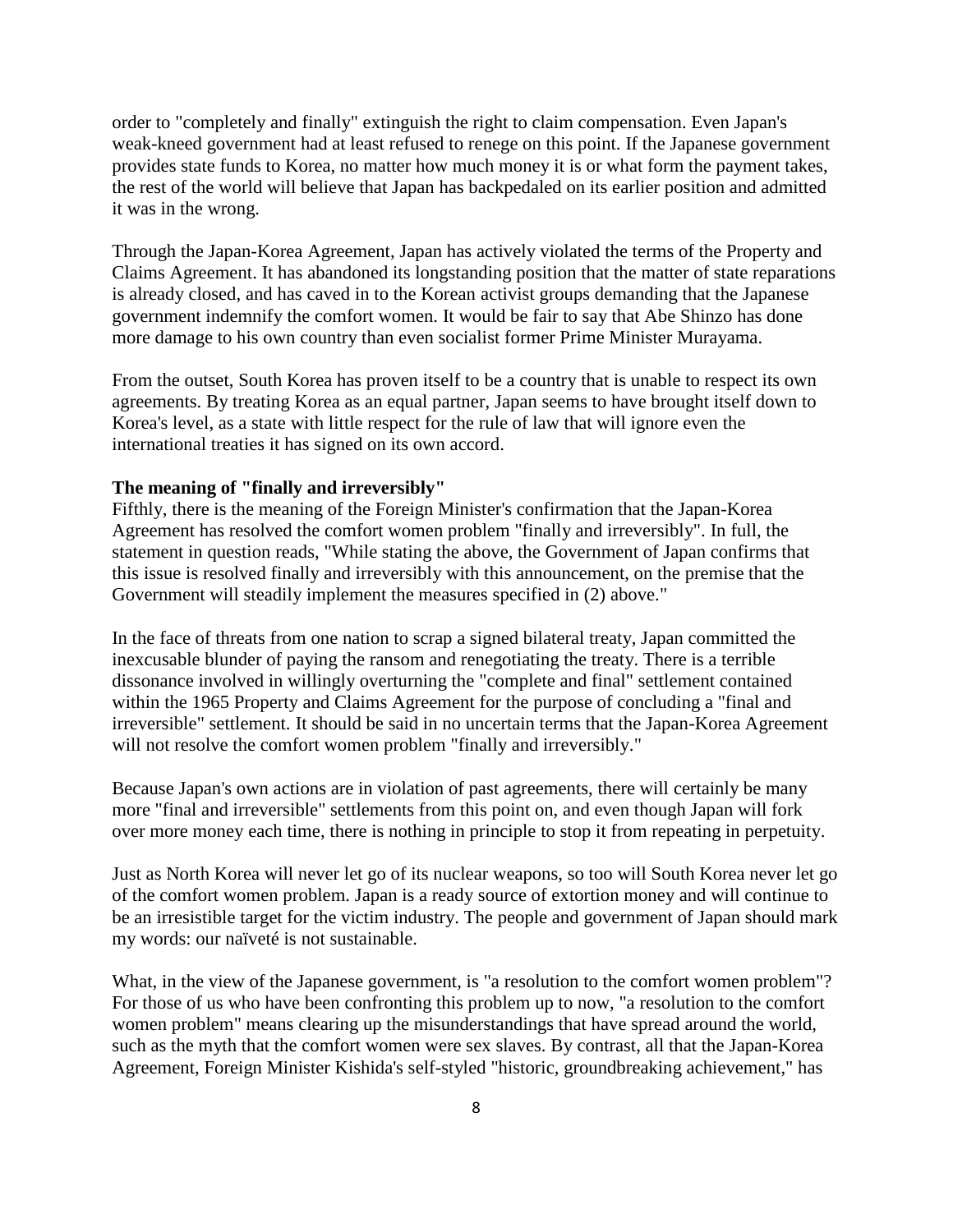effectively done is to keep President Park Geun-hye quiet for the time being. Naturally, the work of private groups was left entirely unchecked. The Japan-Korea Agreement will have close to no impact on their anti-Japanese activities. Once a new president enters office, we will end up right back where we started. Calling this situation a "resolution" is both arrogant and foolish.

## **Gagging the Japanese government's voice of opposition**

Sixthly, concerning the comfort woman statue in front of the Japanese embassy in Seoul, there is the assurance of the Korean government that it would "strive to solve this issue in an appropriate manner through taking measures such as consulting with related organizations." News reports published up to this point have indicated that, as a prerequisite for entering into negotiations with South Korea, the Japanese government demanded the removal of this comfort woman statue as its minimum condition. Nonetheless, as one can see in the declaration made before the joint press conference, the Korean government only said that it would "strive" to have the statue removed and made no promises beyond that. South Korea can merely claim to have tried, unsuccessfully, to have had the statue removed, and could still say that it kept its commitment. In fact, Korean activist groups released a statement in advance affirming that they have no intention of removing the statue.

The Japan-Korea Agreement made no mention of the comfort woman statues cropping up across the rest of the world. Shouldn't the Japanese government have insisted during the talks that all the comfort woman statues around the world be removed under the supervision of the Korean government? There is little doubt that the Korean campaign to "discount Japan" through worldwide installation of comfort woman statues will continue in the future.

Seventhly, there is the matter of Japan and South Korea's extremely significant commitment to "refrain from accusing or criticizing each other regarding this issue in the international community, including at the United Nations." For Korea, this commitment means little, as it ignores the private groups that are not controlled by the government. Conversely, it is possible that Japanese people, and especially the Japanese government, will find it much more difficult to make a proper rebuttal to misconceptions about the comfort women.

For example, on January 14, 2016, Diet member Sakurada Yoshitaka stated before a joint committee of the Liberal Democratic Party that, because Japan's Anti-Prostitution Law did not come into effect until the 1950s, "Until then, prostitution was a vocation and a business. We are too easily misled by propaganda acting as if these prostitutes were victims." The Japanese press, including the *Asahi Shimbun*, was quick to pounce on the remark, and Sakurada was forced to make a retraction. The next day, Prime Minister Abe affirmed in response to a question in the Diet that he believed that individuals affiliated with both the government and opposition parties should speak in accordance with the spirit of the Japan-Korea Agreement. We have regressed to an earlier, darker time in which truthful comments like those of Mr. Sakurada are suppressed while lies go unchallenged. The system in place several decades ago, in which the *Asahi Shimbun* hunted down the politically incorrect and the government repressed politically incorrect comments, seems now to be returning with a vengeance.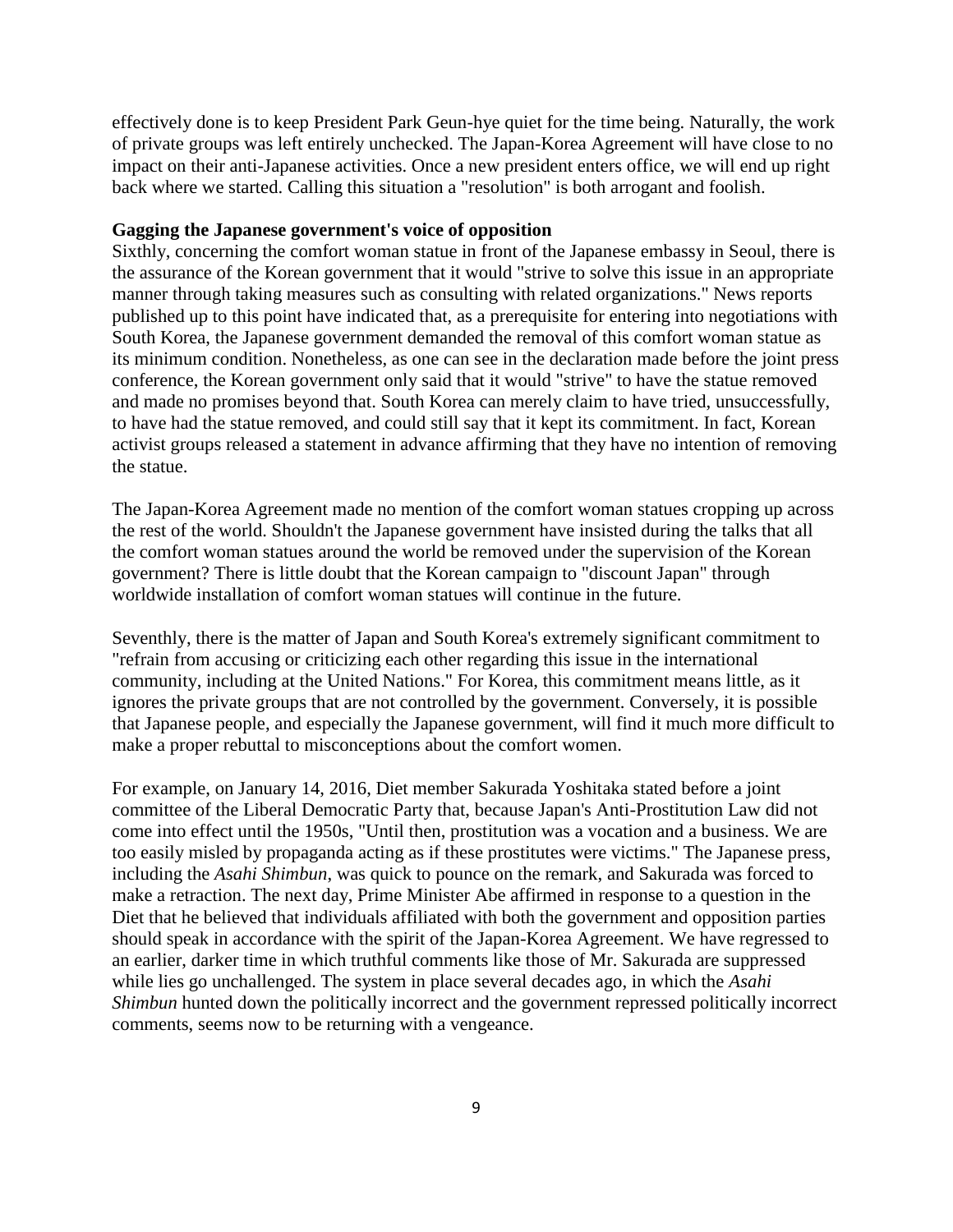And that is not all. In anticipation of the February meeting of the UN Committee on the Elimination of Discrimination against Women, the Japanese government had drawn up a splendid set of prepared answers, but it was replaced with a document devoid of all contents in the name of not "accusing or criticizing" Korea on the issue.

### **History wars: The defeat of 2015**

Prime Minister Abe proclaimed himself to be a leader who could restore the pride of the Japanese people that had been tarnished by historical falsifications. His government came into being backed by the hopes of a great many Japanese people. The year 2015, the seventieth anniversary of the end of the war, was notable as a year in which a variety of battles were fought in these "history wars."

And yet, the Japanese government continued to chalk up defeat after defeat on the diplomatic front of the history wars.

In June, when seeking World Heritage Site status for "Battleship Island," the Japanese government committed the grave error of recognizing that "forced labor" took place there during World War II. In August, the "Abe Statement" effectively told the rest of the world that Japan admitted to having waged wars of aggression. Even so, I accepted the Abe Statement as a necessary evil in order to preserve the government. In October, the "Nanking Massacre" was registered in the UNESCO Memory of the World Programme.

Finally, the Japan-Korea Agreement at the end of the year marked the nadir. With that, the Abe government violated the ultimate taboo of making an admission that put the very pride of Japan at stake. Even if the United States put pressure on Japan to "resolve" the comfort women problem (in other words, forcing Japan to "admit" its guilt) and claimed to offer national security concessions in exchange, even then this could not possibly be a justification for turning our national honor into a bargaining chip.

Private groups had been making herculean efforts to deal with the comfort women problem. Even the Abe government agreed in 2014 to set up the Study Team on the Details Leading to the Drafting of the Kono Statement. On June 20, the Study Team released its report, making clear that no evidence of forced recruitment was found at the time that the Kono Statement was drafted and that the Japanese government never admitted that any forced recruitment took place. This was not only a crucial step towards nullifying the Kono Statement, but the investigation also led the *Asahi Shimbun*, which feared that its president would be summoned before the Diet, to form an investigative committee of its own. On August 5, in a dramatic development, the *Asahi Shimbun* admitted errors in its news articles relating to Yoshida Seiji and retracted them. And yet, with the conclusion of the Japan-Korea Agreement, it almost seems as if we have relapsed to the way it was before the total defeat of the *Asahi*.

#### **The AJCN Report: A game-changer**

Nonetheless, it was only about three weeks after the conclusion of the Japan-Korea Agreement that the Abe government made a *de facto* policy reversal. I will now describe how this came about.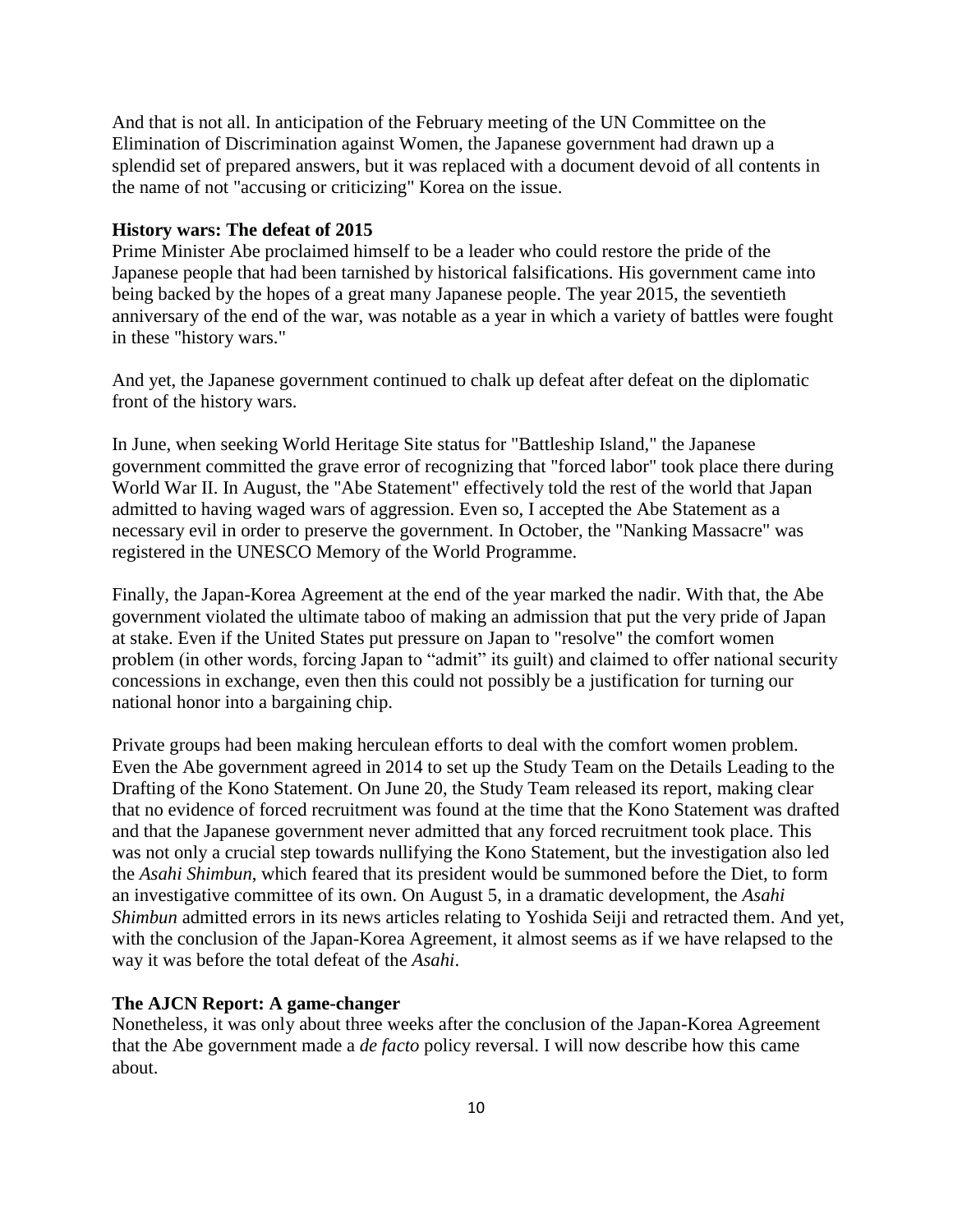The Australia-Japan Community Network, an activist group that launched a successful campaign to prevent the installation of a comfort woman statue in Australia, issued a report that gathered together worldwide media coverage on the Japan-Korea Agreement. The contents of this report are as follows:

## *AJCN Report*

## *How Have Foreign Media Reported on the Japan-Korea Agreement on the Comfort Women Problem? A Total Defeat in the History Wars That Passed Over the Heads of the Japanese People*

*January 7, 2016 AJCN President Yamaoka Tesshu*

## *A nation of sex crimes and the trafficking of girls*

*As we stated in "The Opinion of the AJCN", released on January 2, foreign media responded in unison to the conclusion of the Japan-Korea Agreement on the comfort women problem of December 28, 2015, by reporting that Japan had finally admitted to the wartime sexual enslavement of comfort women and apologized. Since then, we have received numerous requests from individuals who would like us to provide specific examples. For this reason, our members have jointly researched the issue and produced this report.*

*The task of sifting through such an unimaginable torrent of anti-Japanese denunciation proved to be extremely psychologically stressful. Of course, this should normally be the job of overseas diplomatic and consular staff. Though the Foreign Ministry did investigate the issue, it never informed the people of Japan what was happening and may also have filtered its own findings. Japan's media have exercised their "freedom to not report", and have hardly said anything about the actual situation abroad. As a result, the debate in Japan is fully isolated from the rest of the world. The AJCN decided to release this second statement in the hopes that it will give the Japanese people a broader understanding of the real situation and will spur the Japanese government to make the appropriate response that the AJCN sought in its previous written opinion.*

*According to our research, there were no foreign media outlets opining that, "The Japanese government made an apology in good grace and Korea should accept it." What all the foreign media did share in common was their affirmations that Japan had finally recognized its involvement in the sexual enslavement of the comfort women, who were mostly Koreans. They also revived the figure of 200,000 forcibly recruited comfort women, a fallacious claim which had almost disappeared after being discredited by private organizations in Japan. Several foreign news articles reprinted horror stories about Japanese men kidnapping innocent teenage girls, forcing them to become prostitutes, and finally killing them. This is a trend that is becoming more and more extreme with time. Judging from the occasional appearance in recent years of China's conspicuous figure of 400,000 forcibly recruited comfort women, we can assume that extensive propaganda operations are being undertaken by forces that want to demonize and isolate Japan. As we feared, foreign media also emphasized that Japan should*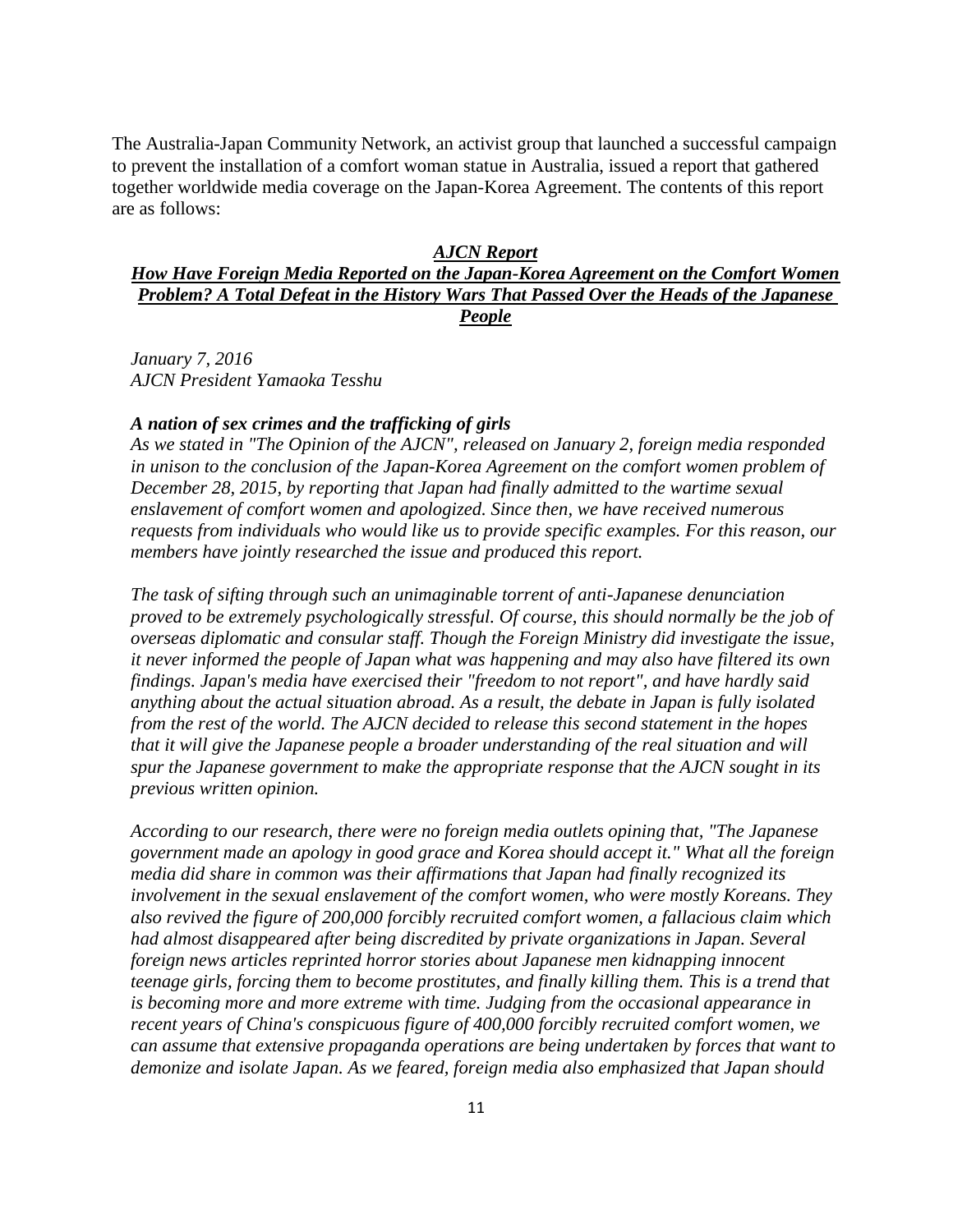*compensate countries other than South Korea. The following is a selection of these foreign media reports.*

## *2015-12-28, The Guardian (Australia)*

*"The Japanese government also conceded that its military authorities played a role in the sexual enslavement of the women… There is disagreement on the exact number of women forced into prostitution by Japan during its 1910-1945 colonial rule of the Korean peninsula. Campaigners say as many as 200,000 women were forced or tricked into working in military brothels… In 1995, it set up the privately run Asian women's fund, which drew on private donations. But many women refused money unless it came directly from the Japanese state. Only about 260 former sex slaves received cash – worth about 2m yen each."*

## *2015-12-28, BBC Web (Asia)*

*"It is estimated that up to 200,000 women were forced to be sex slaves for Japanese soldiers during WW2, many of them Korean… Japan has repeatedly apologised or acknowledged its responsibility for wartime sex slaves, most notably in a 1993 statement by the then-chief cabinet secretary Yohei Kono.*

#### *2015-12-28, Wall Street Journal (World-Asia)*

*"South Korea and Japan reached an agreement that aims to resolve a decades-old dispute over Korean women who were used as sex slaves by Japanese soldiers during World War II… No reliable records are known to exist on how many women were involved, but mainstream historians' estimates range from 20,000 to 200,000. Former comfort women have consistently said females as young as teenagers were coerced or tricked into joining brothels serving Japanese soldiers."*

#### *2015-12-30, The Sun (UK)*

*"Forced to have sex with 40 men a day: Japan finally apologises for brutal 'comfort women' policy… Chong Ok Sun was just 13 when she was abducted by police from her family home in South Hamgyong Province, in the north of the Korean peninsula… Many of the victims were children aged 14 to 18 so that the military could ensure their virginity, and in some cases family members who resisted the abduction were simply killed."*

## *2015-12-30, The Sydney Morning Herald (Australia)*

*"The Japanese military organised the sexual enslavement of women in an Australian territory during the war (New Guinea), which we inexplicably failed to prosecute in trials after the war. Civic groups in Papua New Guinea today retain evidence of tens of thousands of cases of Japanese military war crimes, and cry out for assistance in approaching Japan for recognition and restitution."*

#### *2015-12-31 CNN (USA)*

*"The leading scholar in China on comfort women, Su Zhiliang, of Shanghai Normal University, told me the number of victims may be much higher – 400,000 – with 200,000 Chinese women forced to work as unpaid prostitutes."*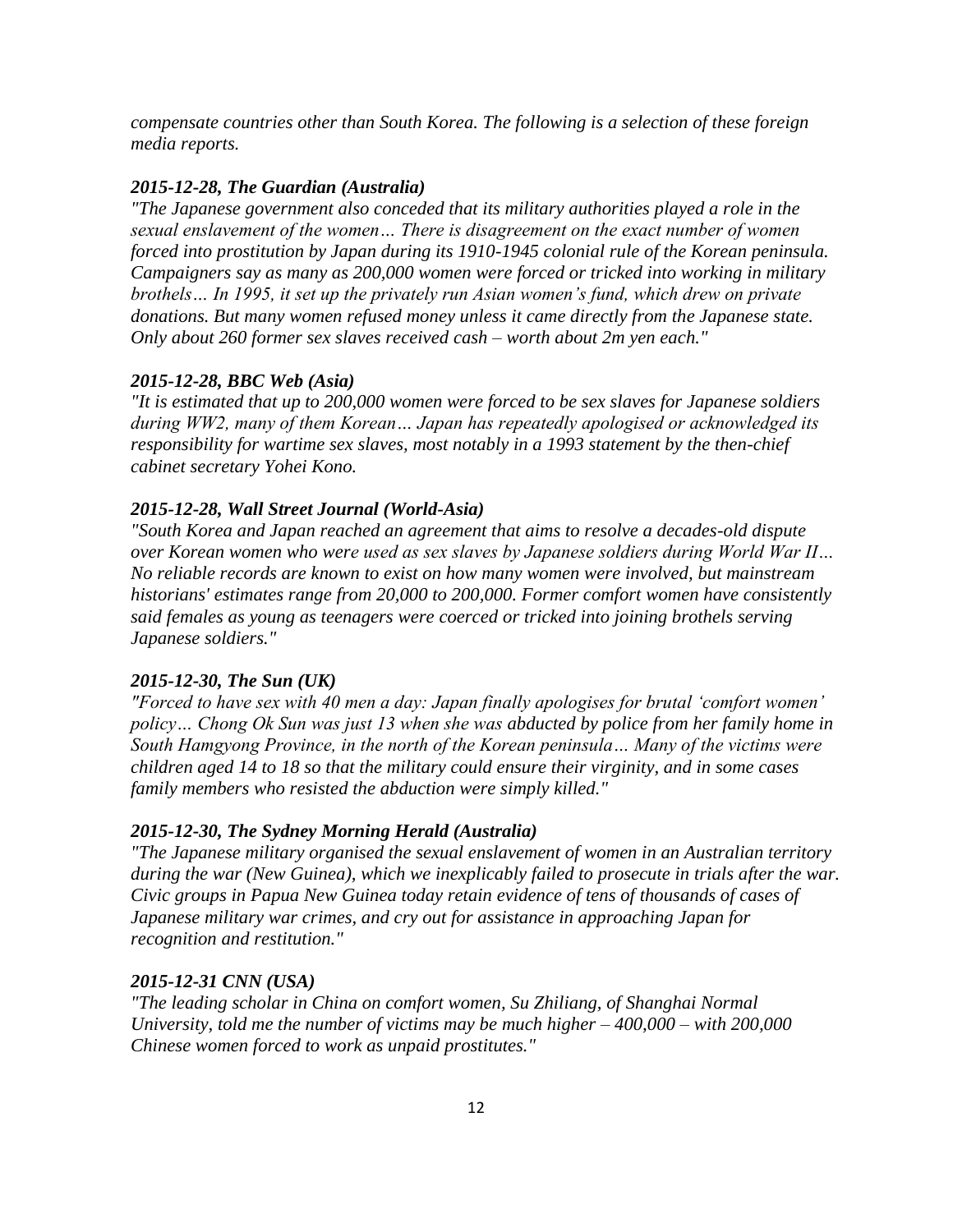## *2015-12-31, Counterpunch (Website)*

*"The so called 'comfort women' system was the planned, organized, systemic trafficking and sexual enslavement of hundreds of thousands of young women all over Asia… As the system progressed and developed, it may have started out with some actual prostitutes, but it quickly devolved into an industrial system of sexual exploitation of women… The 'comfort women' system was to wartime prostitution what the holocaust was to homicide: the industrial-scale factory farming of rape: the wholesale, organized, rationalized procurement, imprisonment, torture, brutalization, sexual enslavement, and terrorization of women."*

## *2015-01-01, The New York Times (USA)*

*"As survivors have testified, many targets of this brutal system of sexual slavery were not 'women,' but girls of 13 or 14. Many had not even begun menstruating when they were shipped as human cargo to battlefronts across Asia and subjected to daily rape. These were not only war crimes, but crimes of child sex trafficking."*

#### *2016-01-03, Ottawa Citizen (Canada)*

*"What he did not say is that his country takes full legal responsibility for systematically luring under false pretences and outright kidnapping up to 410,000 girls and women throughout Asia so that soldiers in the Second World War could rape and imprison them in brothels, and for the fact that most of those sex slaves died and most survivors were left infertile and diseased. Unsurprisingly, some of the 46 Korean survivors reject what Abe calls an apology. They probably could not have accepted even a more fulsome apology from a man… whose wife posted Facebook pictures of a shrine honouring convicted war criminals on the very day that her husband offered his non-apology. But according to reports, Japan is turning a evasive manoeuvre into a cheap bribe. If these reports are true, the government has attached strings to the \$11.5 million…"*

### *Apologies imply punishment*

*In international society, when a country issues a rash apology, far from being forgiven, it exposes itself to a barrage of criticism. Obviously, we still haven't learned from past experience that the more we apologize, the worse the situation becomes.*

*Even here in Australia, Australian Foreign Minister Julie Bishop stated the following at the beginning of an official message welcoming the Japan-Korea Agreement.*

*"Australia welcomes the announcement on 28 December by the Governments of Japan and Korea regarding comfort women. The widespread use of sexual slavery brought great suffering and personal trauma to many women during the wartime period."*

*Foreign Minister Bishop used the term "sexual slavery", which clearly indicated that Australia understood the agreement as an admission on the part of the Japanese government that the comfort women were sex slaves. If Japanese Ambassador Kusaka Sumio will not immediately correct her by saying, "The Japanese government expresses its deepest sympathy with and appreciation for the former comfort women, but the comfort women were not sex slaves," the*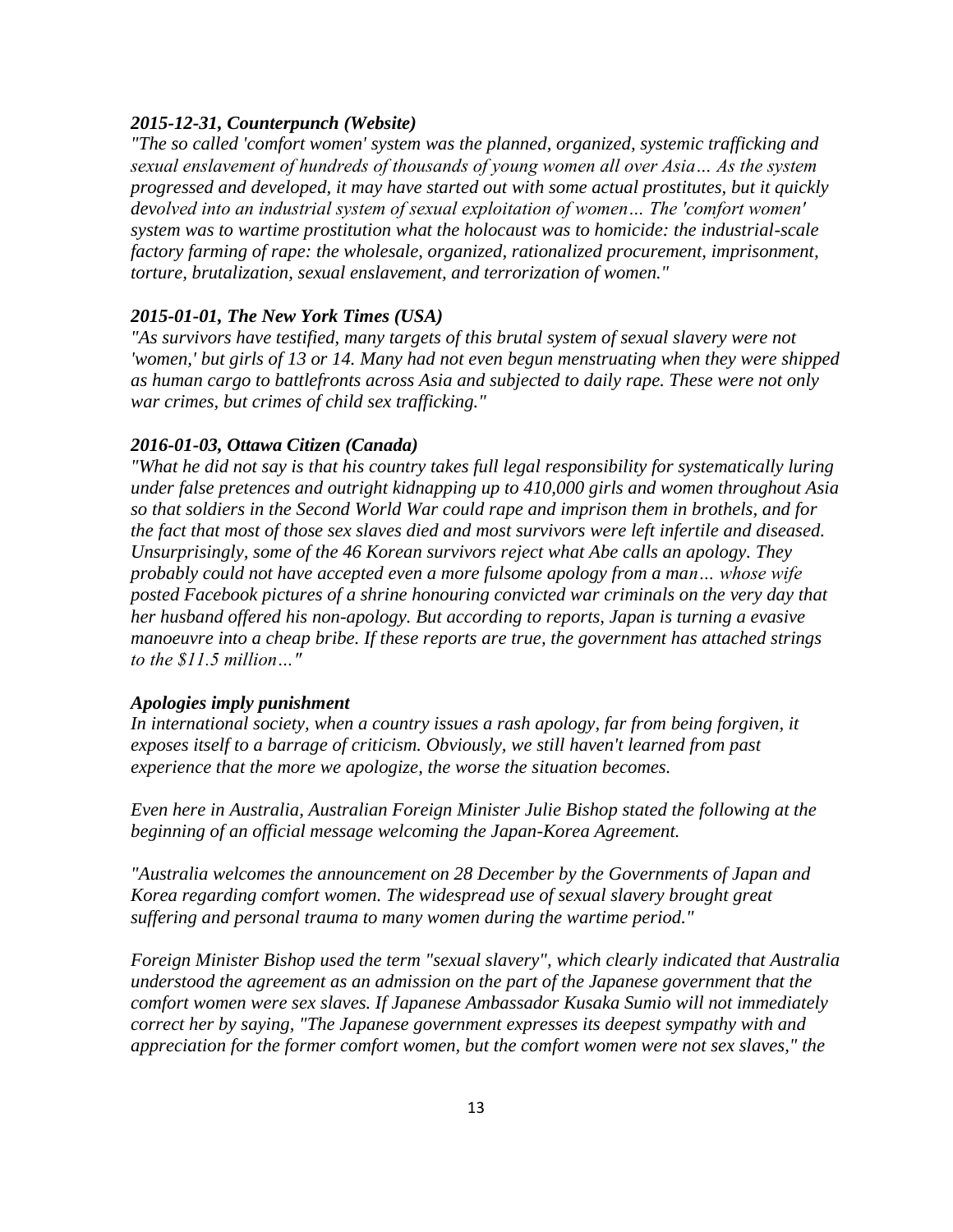*Japanese government will have acknowledged Foreign Minister Bishop's interpretation as correct. We request rapid responses on the part of Japan's embassy.*

*On January 6, a protest against the Japanese government was carried out in front of the Japanese consulate in Brisbane, Queensland, a community that had been quiet up to then.*

#### *People with no interest in seeking solutions or verifying facts*

*Over the course of working in the AJCN, we have been made painfully aware of the fact that the Koreans not only do not want an amicable resolution to the comfort women problem, but also have no interest in verifying the facts of the case. Their objective is to use the comfort women problem to vent the ethnic resentment that has built up over history, and powerful forces would be inconvenienced if the issue was resolved. While continuing to promote anti-Japanese education and to exploit and support these forces, the Korean government has made the comfort women problem into a political tool in order to divert the political frustrations of the people on to Japan. Japan's attempts to bring about reconciliation with such people and their government have been terribly naive. Japan's negotiating partner will inevitably blame the Japanese government's unreasonable demands for making a harmonious solution impossible. The only way to stop the anti-Japanese activities of China and Korea is to make them understand that such games aren't going to work any longer. Japan can do this through timely, fact-based rebuttals. It is clear enough, judging from his comments at the time he visited Japan, that President Obama has also fallen for Korea's stories. It can be assumed that he exerted pressure on the Japanese government during his visit on the basis of his understanding of the problem, but one wonders if the Foreign Ministry made even a single attempt to explain the reality to him.*

*The Japanese government should immediately reveal what it does and does not acknowledge and make its position clear. Because Korea's anti-Japanese stance is being exploited by China for the political purpose of driving a wedge between Japan on the one side and Australia and the USA on the other, the Japanese government should explain to the Australian and American governments, who are stakeholders in the Pacific region, that thoughtless criticism of Japan will play into the hands of China and its hegemonic ambitions. Furthermore, government officials and private groups must work together to undertake rapid-response media management abroad. If we ignore the media, foreign governments might feel compelled to adopt punitive measures against Japan in response to public pressure.* 

#### *A national awakening is our only hope*

*Japan is already embroiled in the maelstrom of an intense "information war". This is not a war without a purpose. It appears that Japan has been caught in a two-front war between those forces that are plotting to brand Japan as a criminal state, isolate it, and finally subjugate it, and those forces, seemingly aligned with the former group, that are attempting to undo the work of those who want to restore Japan's honor. The age when Japan could afford to stay silent and submissive, while focusing only on economic activity, has long since passed. Japan is a defenseless country in a world becoming increasingly hostile as American influence declines. It is no exaggeration to say that Japan's survival depends on whether or not the Japanese people awaken from their slumber and become aware of the dangers facing them. In*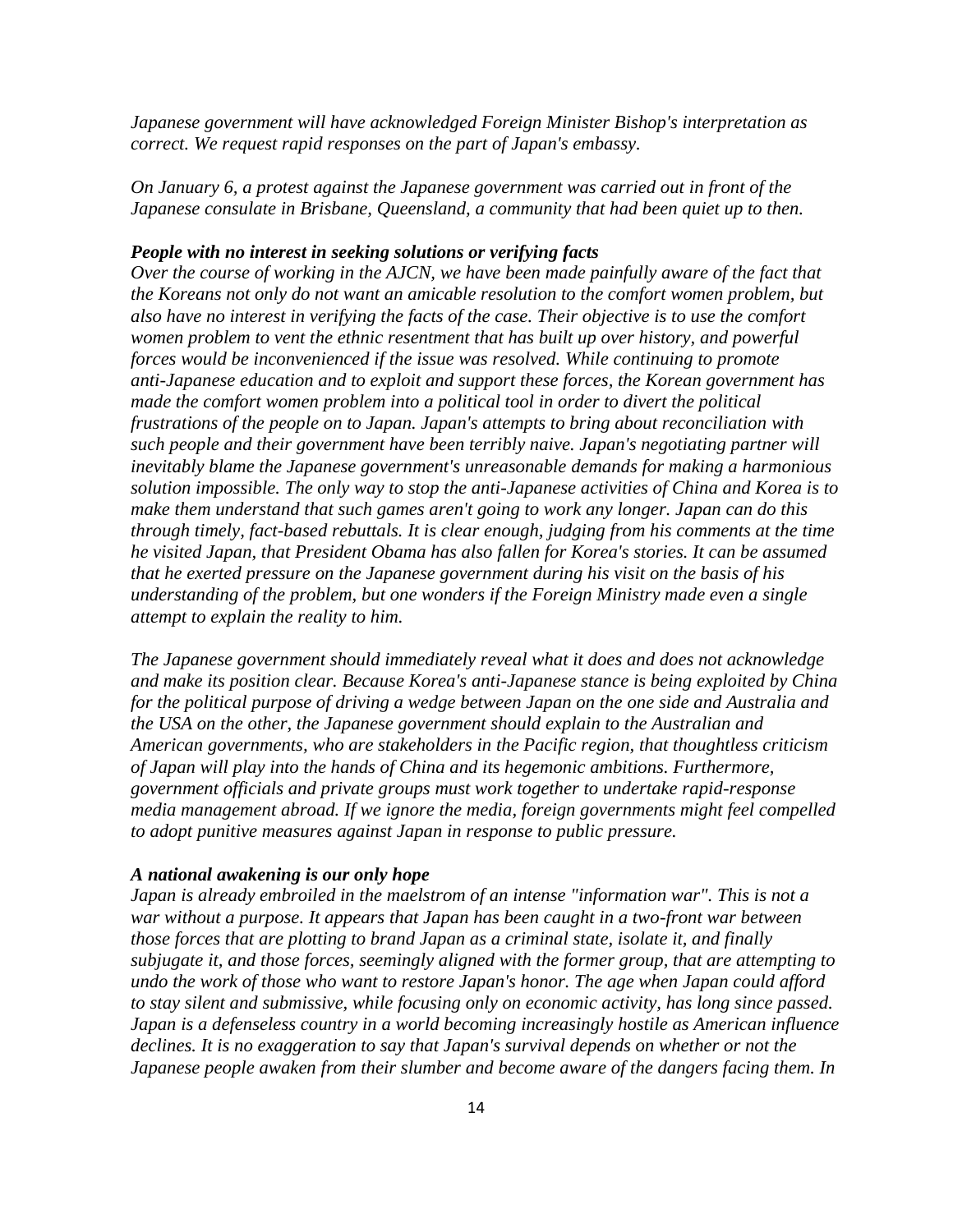*the name of a political compromise, Japan sacrificed reality-based political decision-making and confessed to being a sexually deviant nation involved in the trafficking of girls. The AJCN, which works overseas, believes strongly that this is something that all Japanese people ought to know…*

## **Nakayama Kyoko's questions to the Diet**

The AJCN sent the preceding report to every political party, the residence of the Prime Minister, and high-ranking officials. It had a huge impact. Those who learned about the international situation for the first time thanks to that report began to call for reappraisal of the Japan-Korea Agreement. Ms. Yamamoto Yumiko, President of Japanese Women for Justice and Peace, handed the information to Nakayama Kyoko, a Diet member and leader of the Party for Japanese Kokoro, during the taping of a Channel Sakura program. On the basis of this information, Ms. Nakayama posed the following questions before the House of Councillors Budget Committee on January 18, 2016.

## *Nakayama Kyoko: I am Nakayama Kyoko of the Party for Japanese Kokoro.*

*As of December 21 of last year, we have changed our party name to the Party for Japanese Kokoro, or just Japanese Kokoro for short… On December 28, one week after our party changed its name, an announcement was made at a joint press conference conducted by the Foreign Ministers of Japan and South Korea. Astonished to read the contents of the announcement, I issued a statement as leader of the Party for Japanese Kokoro. I have distributed copies of that statement to all the esteemed committee members seated before me…*

*According to the joint press announcement, the comfort women system caused severe damage to the honor and dignity of many women with the involvement of the Japanese military. The Japanese government affirmed its painful awareness of its responsibilities and pledged to take measures to restore the honor and dignity of all the former comfort women and heal their psychological wounds.*

*This announcement restored the honor and dignity of the former comfort women only in exchange for permanently taking away the honor and dignity of the Japanese soldiers who fought for their country. In addition, the Japanese people as a whole have been portrayed as monsters, and this has caused irreparable harm to Japan's honor…*

*I would like to introduce the issue of how foreign media reported on the recent joint press announcement of the Japanese and Korean Foreign Ministers, which was mentioned this morning in the question of the committee member Mr. Uto.*

*The materials that I have distributed to you contain a list of the major news articles published by foreign media in the immediate aftermath of the conclusion of the Japan-Korea Agreement. The list was compiled by Yamamoto Yumiko, President of Japanese Women for Justice and Peace. According to The Guardian of Australia, the Japanese government admitted that its military had been involved in the sexual enslavement of women. The New York Times wrote that Japan was guilty not only of war crimes, but also of the crime of trafficking girls. Highly*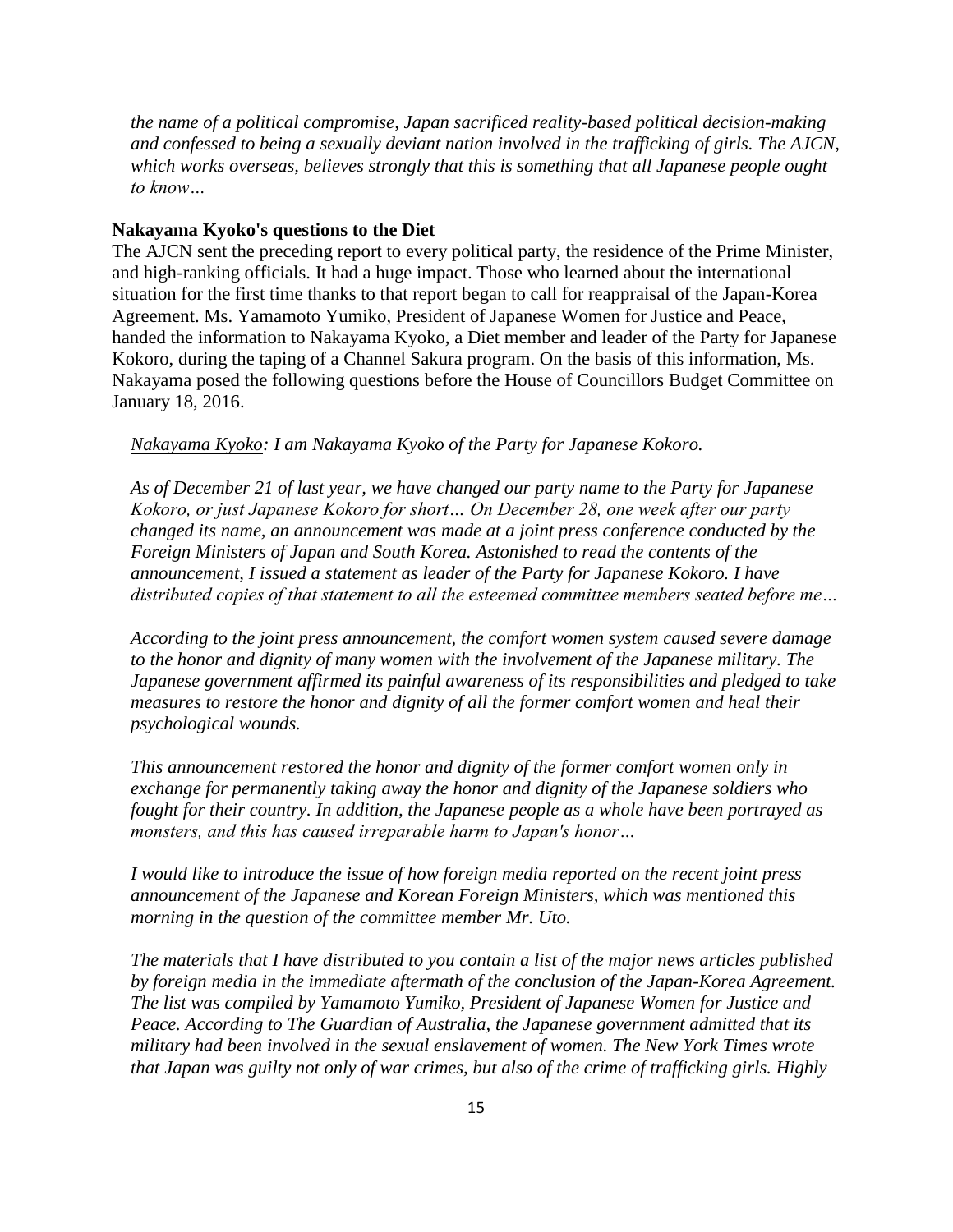*distorted news coverage was published by the BBC and by other American and even Canadian media. As an example, I have distributed to you a copy of the news article printed in The Sun. It includes a photograph of the Japanese and South Korean Foreign Ministers. Anyone, at any time, can access this article on their computer.* 

*Because of Japan's admission of military involvement, foreign media reports portraying Japan as a fiendish country began appearing immediately after the press announcement. While the people of Japan celebrated the agreement, its true effect has been to increasingly entrench a warped view of the Japanese as a cruel, beastly people. We need to unflinchingly accept that there is no hope of changing the opinion that the people of the world have formed of us following the joint announcement…*

*It does not seem that the answer from the Foreign Minister will suffice to erase the extremely harsh criticism of Japan that is circulating throughout the world as I speak. I would like the government to clearly state what it meant by "military involvement".*

*Prime Minister Abe, you have said that we must not saddle our children and grandchildren, and the children of future generations, with the burden of having to go on apologizing forever. I agree. However, as you can see, since the joint press announcement of the Japanese and South Korean Foreign Ministers, warped and counterfactual ideas about the Japanese people are proliferating. Because the Japanese government recognized that its own military severely damaged the honor and dignity of the former comfort women, the idea that Japan sexually enslaved women has become accepted truth throughout the world.*

*Our children and grandchildren, and the children of future generations, will perhaps not apologize again, but they will live in a world coldly believing that their Japanese ancestors did horrible things to women. We have burdened future generations with a terrible fate. I would like Prime Minister Abe to counter these misunderstandings and slanderous attacks on the truth by explaining the proper facts of history to the whole world and to do his utmost to protect the honor of Japan and the Japanese people.*

*Prime Minister, what do you think should be done to reverse this trend? I would like to hear your opinion.*

*Prime Minister Abe Shinzo: As the Foreign Minister answered for you earlier, it is true that there has been slander based on inaccurate facts, including in the foreign press.*

*It is not true that there were 200,000 comfort women or that they were sex slaves, but these criticisms have been made and the government would like to continue to make clear that these are not facts. In 2007, at the time of the Abe Cabinet, the First Abe Cabinet, the government presented a written response to the written question of Diet member Tsujimoto Kiyomi outlining its position that none of the documents that the government had discovered up to that point showed any evidence that the so-called "forced recruitment" was directly undertaken by the military or state authorities. That was a decision reached by the cabinet, and I would like to reaffirm that the government's position has not changed since then.*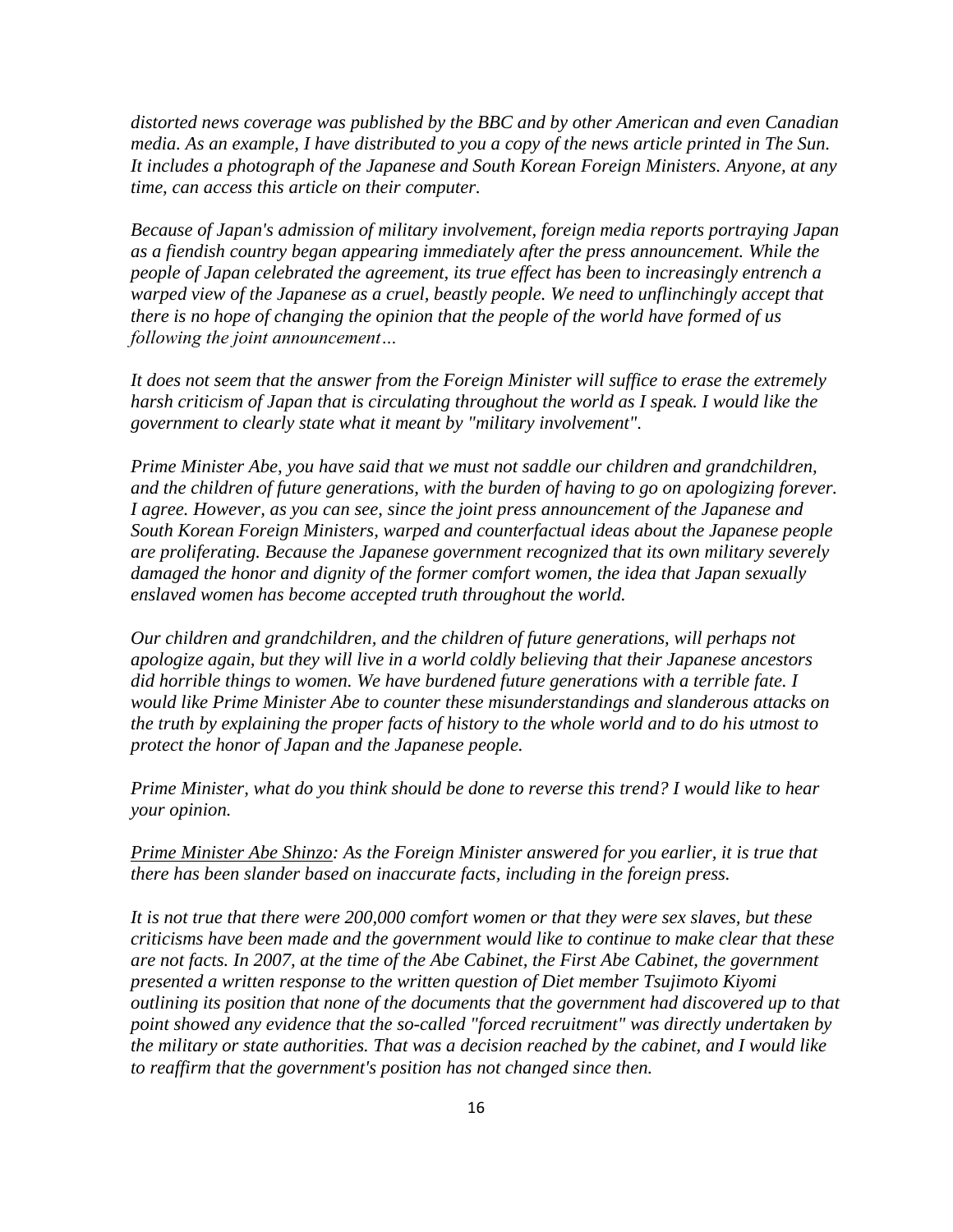*Furthermore, "with an involvement of the Japanese military authorities at that time" means, as I have always affirmed, that comfort stations were set up at the request of military authorities, that the Japanese military was involved directly or indirectly in the establishment and administration of comfort stations and the transportation of comfort women, and that the recruitment of comfort women was undertaken at military request, mostly by private brokers.*

*Regardless, what is important is that this agreement marks a definitive break with our previous approach to the comfort women problem and is the first time in history that Japan and Korea have jointly confirmed that the comfort women problem is resolved finally and irreversibly. I am determined to not saddle our children and grandchildren, and the children of future generations, with the burden of having to continue to apologize, and I decided to approve this agreement as a means to realize that determination.*

*Nakayama Kyoko: In your answer, the Prime Minister referred just now to the involvement of military authorities as stated in the Japan-Korea press announcement. I believe that military involvement means the participation of the military in the setting up of comfort stations, health inspections, hygiene maintenance, and transportation. Is my interpretation correct?*

*Prime Minister Abe Shinzo: As I said, the military was involved in the establishment and administration of comfort stations, including hygiene maintenance as well.*

*Nakayama Kyoko: The Prime Minister's clear response has reassured me somewhat. We also intend, henceforth, to do our utmost to faithfully transmit these sentiments to the rest of the world and to refute misconceptions about Japan. I hope that the members of the government will also make a nationwide effort to protect Japan's honor.*

*I cannot believe that our short-sighted, makeshift diplomacy will bring any real peace to Japan. I shouldn't need to say how great the long-term losses to Japan are when our nation's credibility is damaged through the global spread of deceitful ideas about the Japanese people that are contrary to historical facts.*

*The Japanese people themselves are the only ones who can defend Japan's honor. The United States and the world's other countries could care less about Japan's good name. However, Japan does not keep the peace with military force. When Japan keeps the peace through its own spirit and culture, the people watching Japan from overseas and their appraisal of us is very important. I find it extremely distressing and regrettable that we have created a situation in which our children and grandchildren, and the children of future generations, will be slandered even though the aspersions being cast on their ancestors, that they committed inhuman acts without a second thought, have no basis in fact.*

*We should strictly refrain from any diplomacy that invites misunderstandings or contempt of Japan, and we must take immediate measures to regain the ground we have lost. I ask the government to also pursue these principles, and with that, I will end my interpellation.*